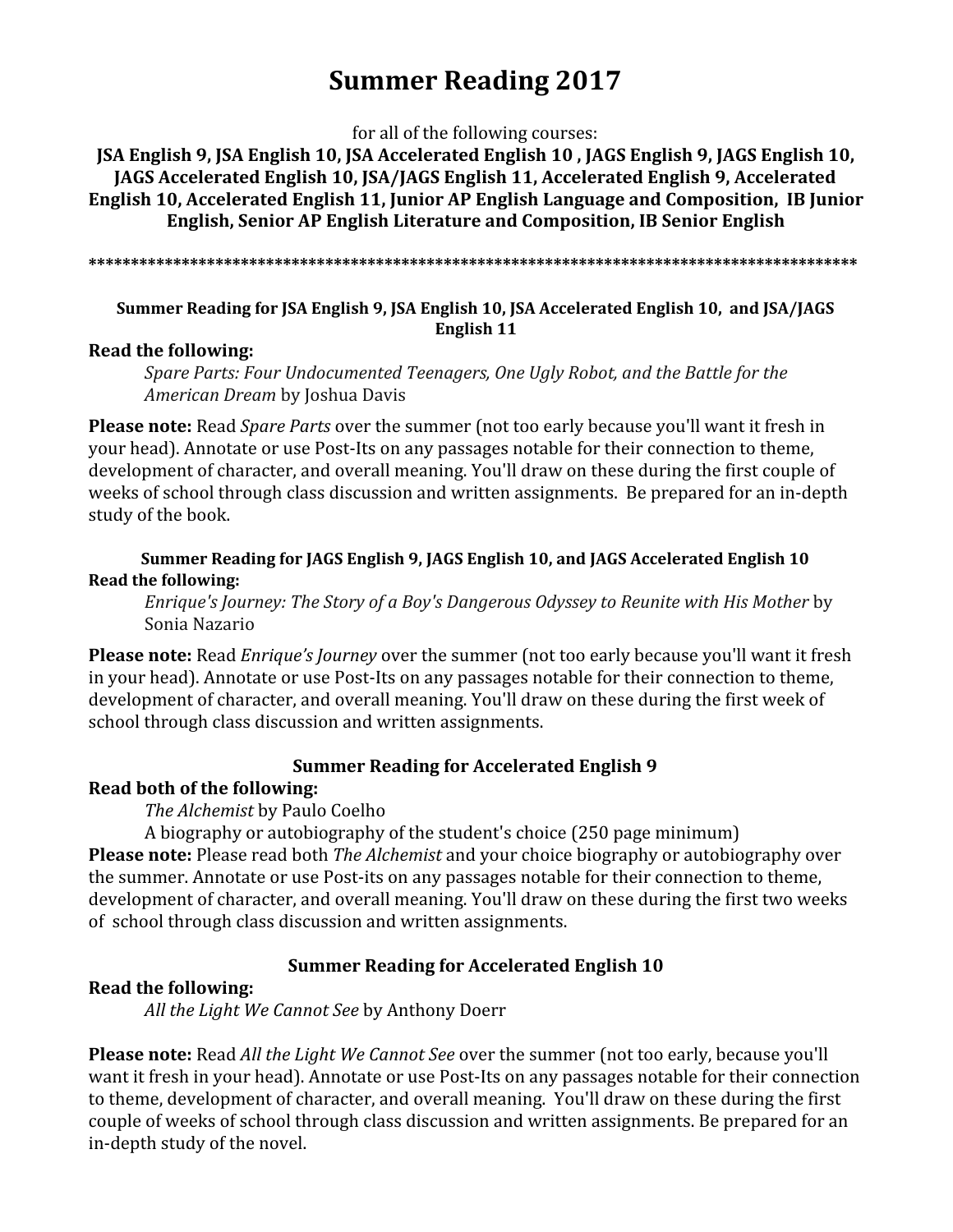## **Summer Reading for Accelerated English 11**

### **Read the following:**

*The Namesake* by Jhumpa Lahiri

#### **Please also complete the following assignment:**

English 114 emphasizes World Literature, and seeks to answer the question, "how can literature enhance our understanding of our global community?" To that end, we will be reading several works from around the globe. To begin, we will be looking at writings from authors who offer insight into the diverse American experience.

**Summary of** *The Namesake***:** In August 1968, Ashoke and Ashima Ganguli welcome their brand new baby boy into the world. Happy times, right? Well, sort of. Only in order to be released from their hospital in Cambridge, Massachusetts, they must break with Bengali custom and give their son an official name on that pesky birth certificate. Ashoke has got this one covered. He names their son Gogol, after the Russian novelist. Apparently Gogol saved Ashoke's life when he was injured in a train crash in India, back in 1961. And by Gogol we mean his books – not the man himself. The Gangulis eventually move to Cambridge, Massachusetts, where they raise Gogol and, a few years later, their daughter Sonali. Growing up, Gogol gradually realizes that his name is quite unusual, and he really doesn't like that. He doesn't like that at all. Annoyed by the Bengali customs of his parents, Gogol totally embraces American popular culture. The summer before he leaves to attend college at Yale, he officially changes his name to Nikhil. Gogol is no more.

#### **Assignment Guidelines**

**Annotations (40 process points)** - as you read, **color code your annotations** for theme and symbols as directed below.

| <b>Theme</b>                                                      | Color  | <b>Symbol</b>                                    | Color     |
|-------------------------------------------------------------------|--------|--------------------------------------------------|-----------|
| The Indian immigrant<br>experience (alienation,<br>distance, etc) | pink   | Trains                                           | green     |
| Family, tradition, &<br>ritual                                    | yellow | <b>Books</b>                                     | orange    |
| Independence,<br>rebellion, & coming of<br>age                    | purple | Graves & graveyards                              | red       |
| Identity & naming                                                 | blue   | The Circle of Life: birth,<br>death, and rebirth | Underline |

**Quote Analysis (5 product points per paragraph) -** Choose a key quote from each of the above categories and write a one paragraph (5-7 sentences demonstrating critical thinking and your best writing ability) analysis that explains the significance of the quote and how it develops the theme or meaning of the symbol. Remember, these paragraphs are the first writing sample you are presenting to your teacher make a good first impression!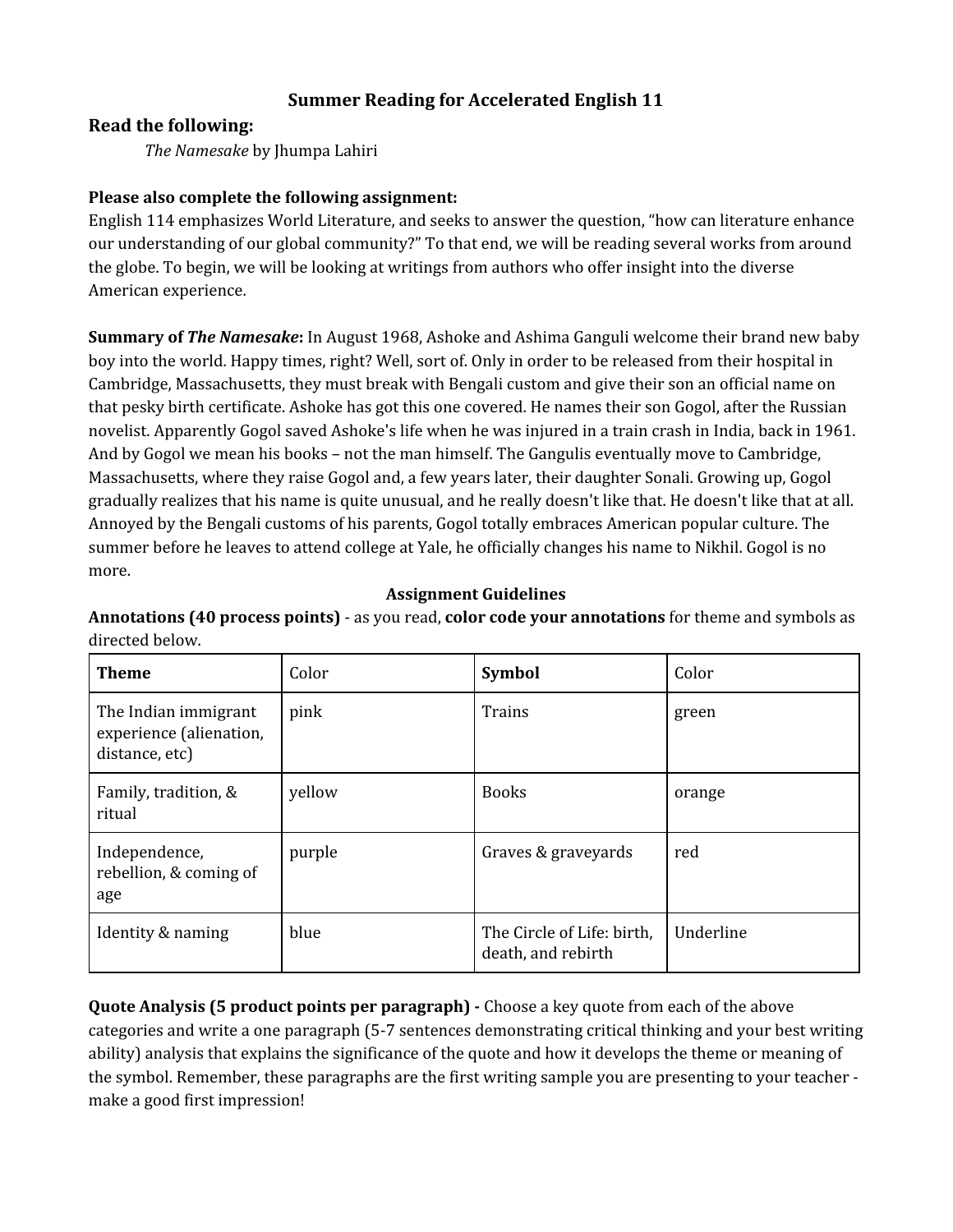\*Note: remember that a theme is expressed in a complete sentence - it includes the author's thoughts or message surrounding the topic(s).

Bring a hard copy of the attached handout, your work, and your book to the first day of class.

Theme: Independence, rebellion, & coming of age Quote:

**Analysis:** 

Theme: Family, traditions, & ritual Quote:

**Analysis:**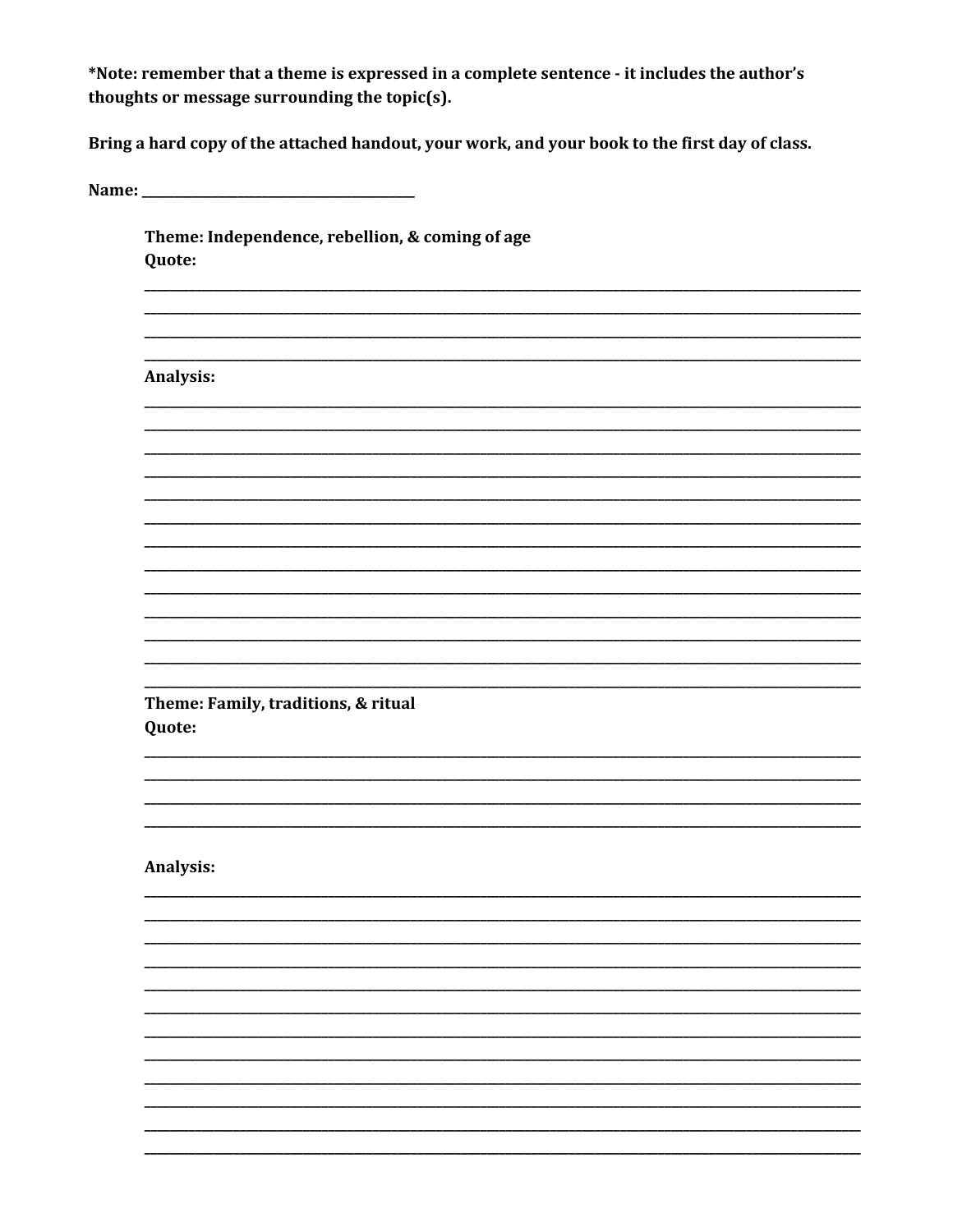Theme: Independence, rebellion & coming of age Quote:

#### Analysis:

\_\_\_\_\_\_\_\_\_

Theme: Identity & naming Quote:

#### **Analysis:**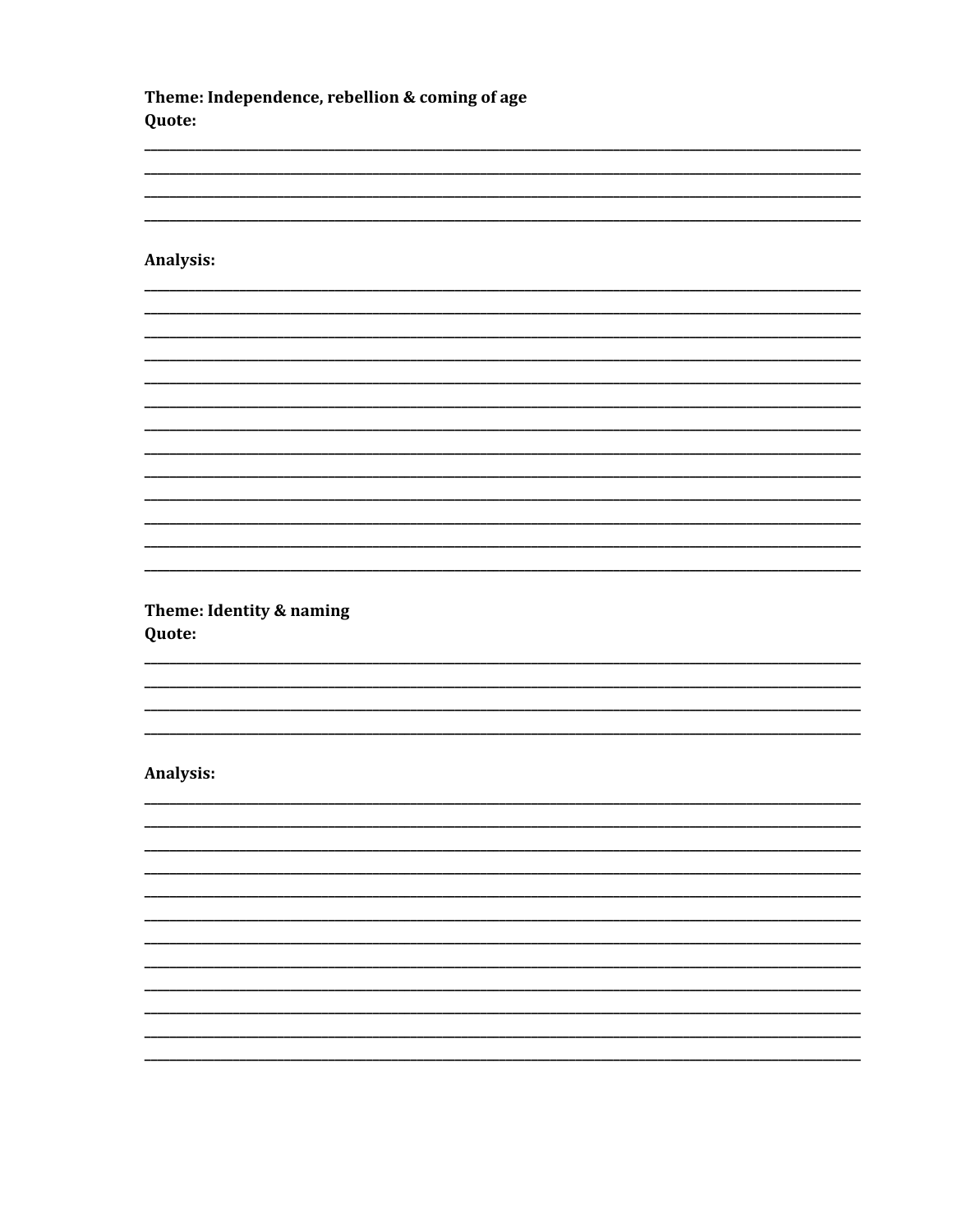**Symbol: Trains** Quote:

### Analysis:

 $\overline{\phantom{a}}$ 

**Symbol: Books** Quote:

#### Analysis:

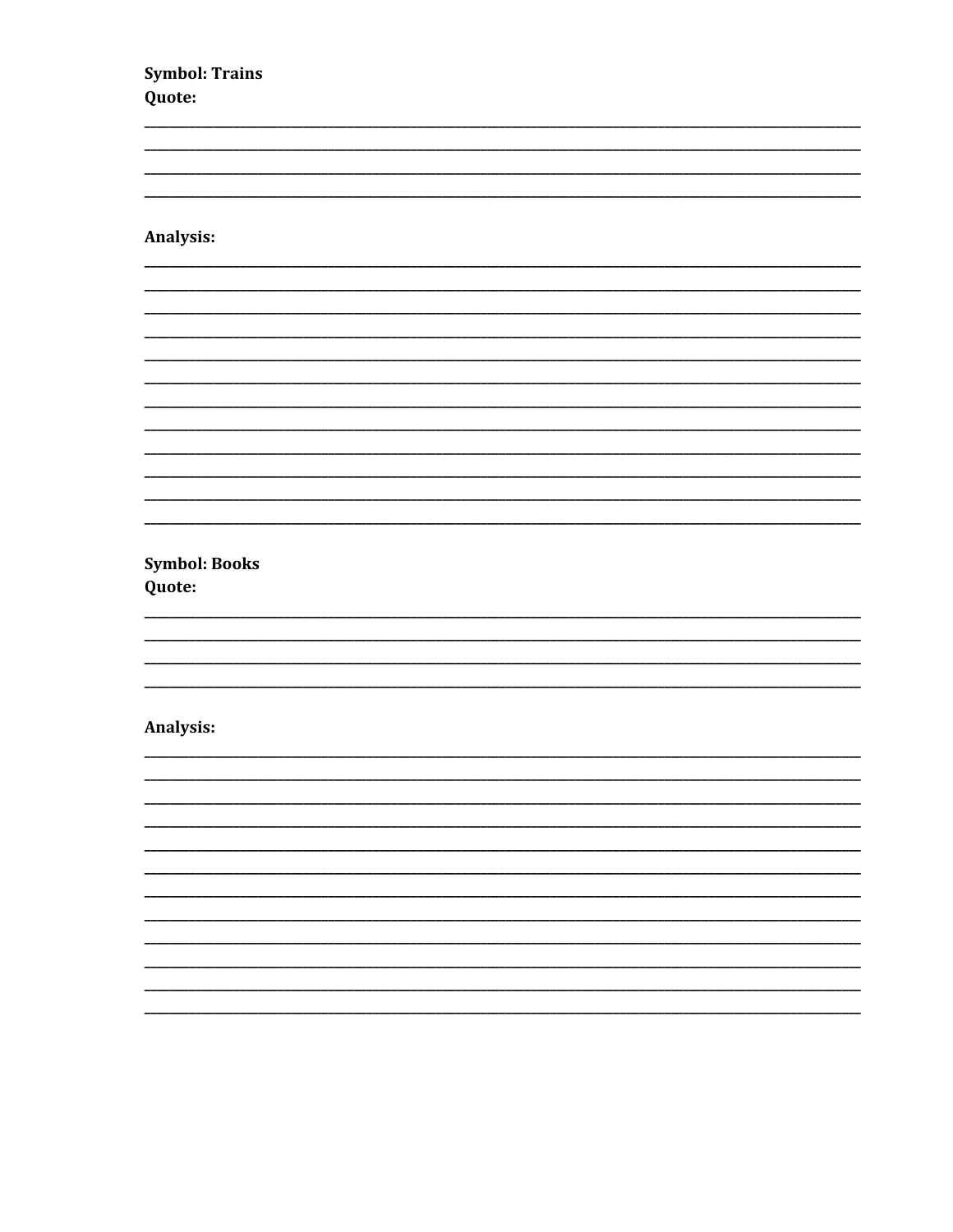Symbol: Graves & graveyards Quote:

#### Analysis:

 $\overline{\phantom{a}}$ 

Symbol: The Circle of Life: birth, death, and rebirth Quote:

#### Analysis:

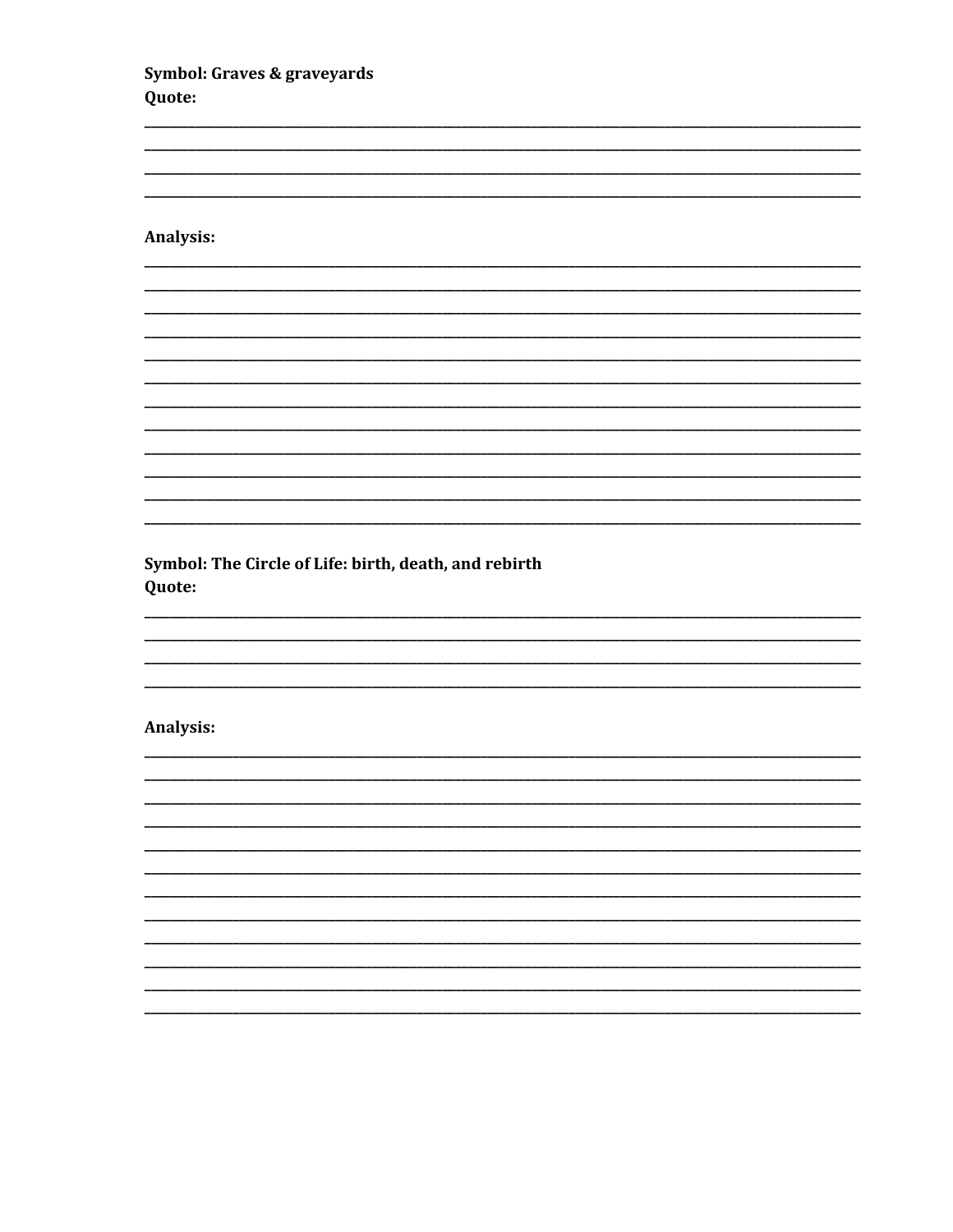## **Summer Reading for Junior AP English Language and Composition**

**NOTE**: We are providing you choice through a list of non-fiction Pulitzer Prize or National Book Award winning books. Please be aware that the non-fiction books on these lists contain content that is sophisticated, challenging, and, in some cases, jarring. In most cases, all texts selected by Jackson Local Schools are read by committee; however, in this case, we are relying on you to select the non-fiction book that best suits you, and are asking that you **share that choice with your parents** in order to ensure that it is appropriate for you.

#### **AP Language & Composition Summer Reading Assignment (2017)**

**Welcome to AP Language & Composition!** We're excited to have you in class for the 2017-2018 school year. This is going to be a bit different from your other English classes; our primary focus will be analyzing nonfiction writings. To that end, we're asking you to do some *nonfiction* reading over the summer. The good news is, *you get to choose what you read* (assuming it meets certain criteria, of course).

**Why emphasize nonfiction?** The purpose of AP Lang is to better equip you to engage with *various* types high-level reading and writing at the college level. With each piece you read, ask yourself "in what type of college class might I encounter this text?" Throughout the year, we will read various styles of nonfiction writing, including everything from pop-culture "think pieces" to pre-19th century musings on the nature of art & beauty. *If it engages you in high-level analytical discourse, it's fair game.*

WINNER of the ULITZER **PRIZE** LBO<sub>O</sub>

**How do I choose?** First, look over the list of Pulitzer & and National Book Award prize winners & finalists in non-fiction. Choose from these titles. *The rigorous criteria of these awards doesn't just ensure that your choice book will engage you in thought-provoking, college-level reading -- it also ensures that it will be worthy of rhetorical analysis*, a key component of AP Lang & Comp coursework.

● **Choose a topic about which you are genuinely curious.** The book you choose may very well become a source for your first *Inquiry Contract\**, a semester long project-based learning activity in which you will choose a topic or issue you want to learn more about, research it, and then create a piece of media to educate others.

**\*Note:** the Inquiry Contracts (one per semester, a Podcast and then a documentary) are *a chance for you to take ownership over your curriculum* - so take your choices seriously! What have you always wished you could learn about in school, or wished there was more awareness about? Is there a topic you'd like to be more knowledgeable about, perhaps so you can get a head start on your future endeavors? Are you interested in STEM topics? The Humanities? Art? Anthropology? Philosophy? Sociology? This is your chance to influence what you spend your time learning about this year - don't waste it.

- **● Here are some links to get you started. Browse the lists & look up reviews before deciding.**
- **●** Pulitzer Winners, Nonfiction: <http://www.pulitzer.org/prize-winners-by-category/223>
- NBA Winners, Nonfiction: http://www.nationalbook.org/nba2016.html#.WQYMLvQrLrc

**How will I be assessed?** Before you begin to read, review the attached "SOAPSTONE" method of rhetorical analysis. As you read, annotate the text with an eye for subject, occasion, audience, purpose, style, and tone. During the first week of class, you will present your first 5-7 minute "book talk" that rhetorically analyzes your choice book. *You will* be provided with an organizer for your book talk along with your course materials at the beginning of the year. This talk will also require you to analyze key quotes - flagging significant quotes *as you read* will assist you greatly in this process.

● As you read, annotate carefully and think about the "why" and "how" of the text. *Why* is the author writing this piece (i.e., what does the writer hope to accomplish) - and *how* does the author attempt to achieve that purpose? Ultimately, consider the overall effectiveness of the text in achieving the author's purpose, and be ready to justify your evaluation.

Questions? Contact Mrs. Palcko ( [alg2jc@jackson.sparcc.org](mailto:alg2jc@jackson.sparcc.org)) or Mr. Gillette: [\(meg2jc@jackson.sparcc.org](mailto:meg2jc@jackson.sparcc.org))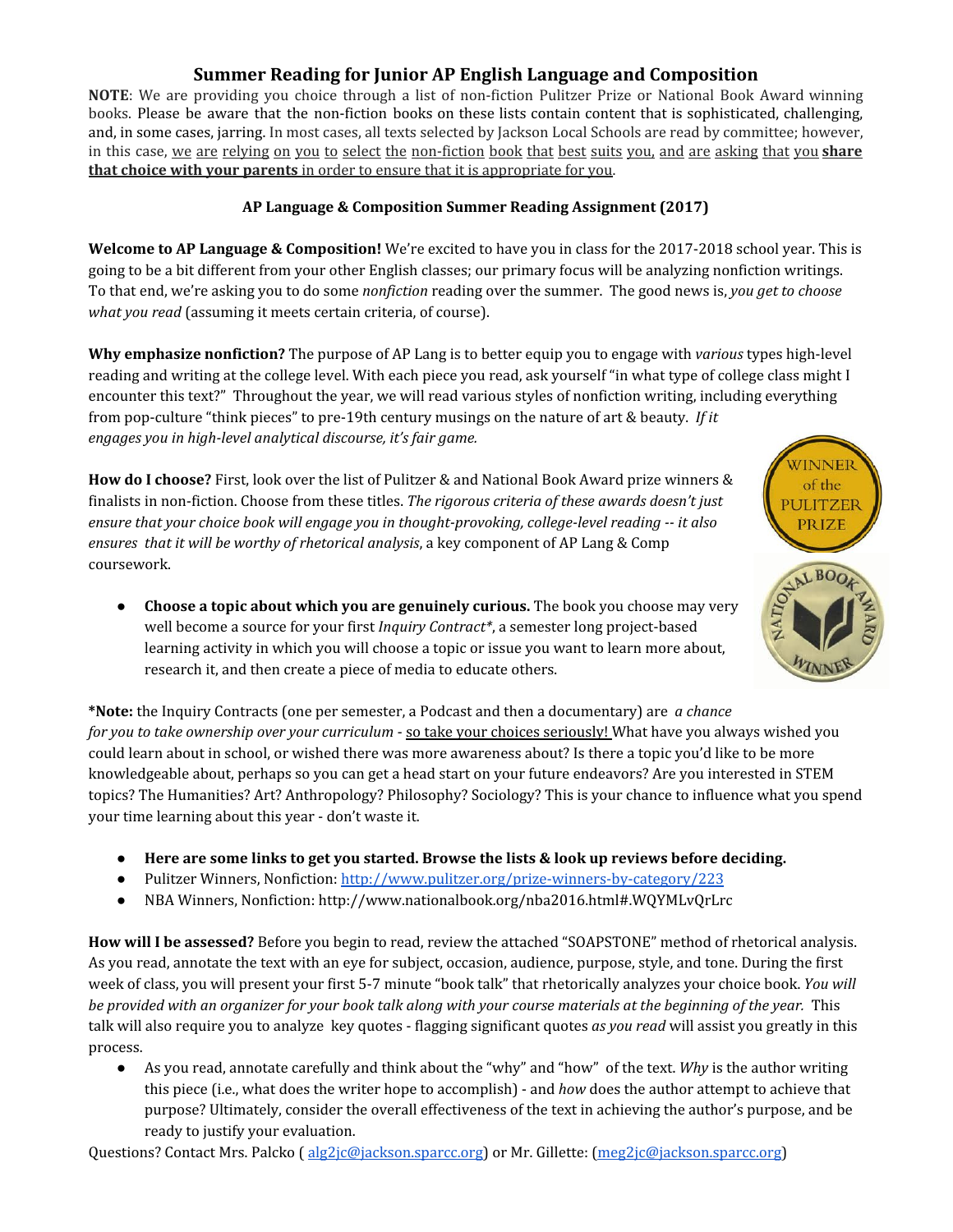## **SOAPStone Rhetorical Analysis Outline (AP Lang & Comp)**

| Term            | <b>Definition</b>                                                                                                                                                                                                        | <b>How it Applies</b> |
|-----------------|--------------------------------------------------------------------------------------------------------------------------------------------------------------------------------------------------------------------------|-----------------------|
| Subject         | The general topic,<br>content, and ideas<br>contained in the text.<br>What is this piece<br>about?                                                                                                                       |                       |
| <b>Occasion</b> | The situation or context<br>which gave rise to the<br>text or speech.                                                                                                                                                    |                       |
| <b>Audience</b> | The group of readers to<br>whom this piece is<br>directed. The audience<br>may be one person, a<br>small group, or a large<br>group. What qualities,<br>beliefs, or values do the<br>audience members have<br>in common? |                       |
| <b>Purpose</b>  | The reason behind the<br>text. What does the<br>speaker, writer, or<br>filmmaker want the<br>audience to do, feel, say or<br>choose?                                                                                     |                       |
| <b>Speaker</b>  | The voice that tells the<br>story, or in nonfiction,<br>the author. What do we<br>know about the writer's<br>life and views that shape<br>this text?                                                                     |                       |
| <b>Tone</b>     | What choice of words<br>and use of rhetorical<br>devices let you know the<br>speaker's tone?                                                                                                                             |                       |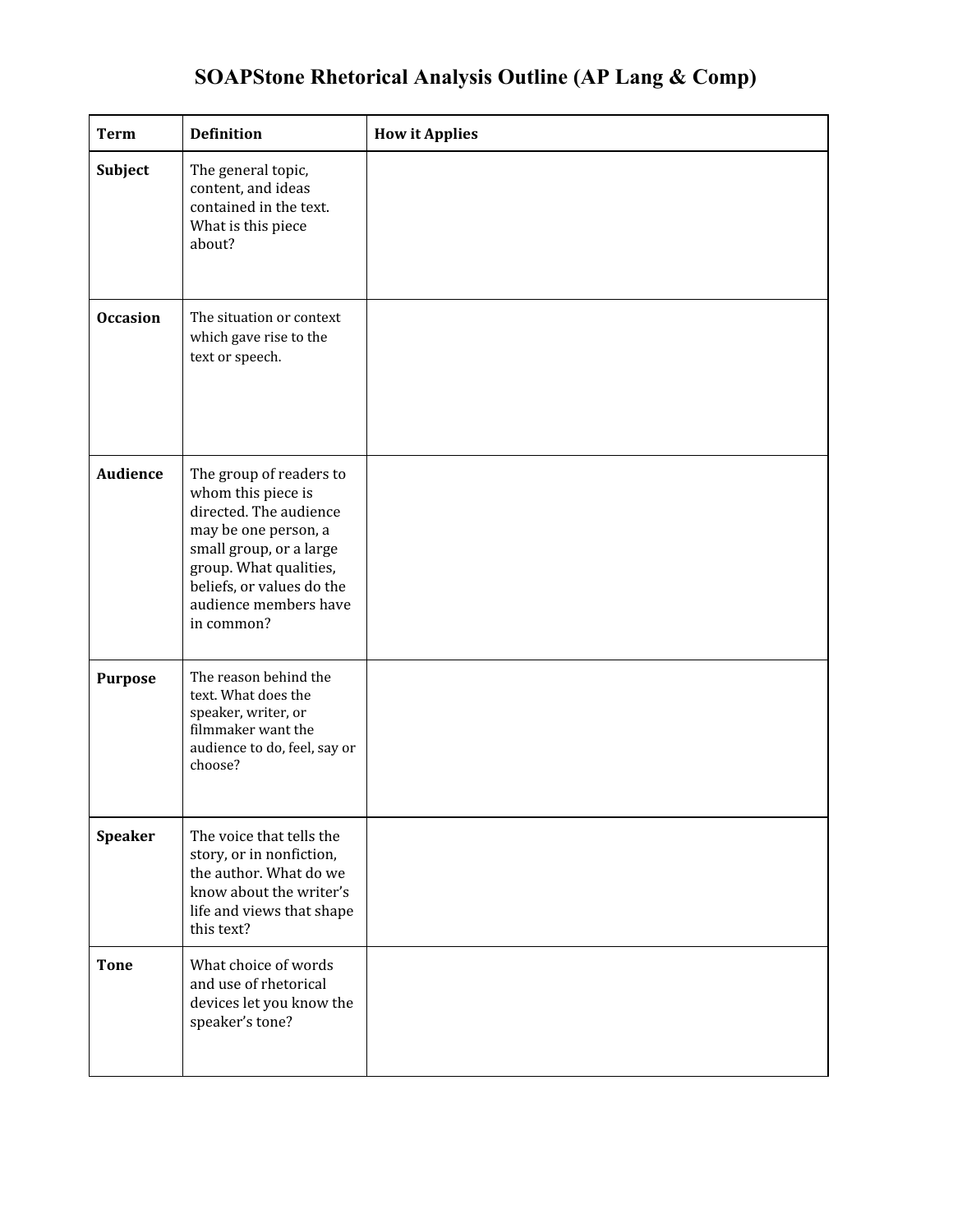### **Summer Reading for Senior AP English Literature and Composition**

#### **Choose** *one* **per group:**

**Group 1:** *Candide* by Voltaire, *Great Expectations* by Charles Dickens, or *Equus* by Peter Shaffer

**Group 2:** *Brave New World* by Aldous Huxley, *1984* by George Orwell, or *Slaughterhouse-Five* by Kurt Vonnegut

**Group 3:** *The Glass Menagerie* by Tennessee Williams, *Rosencrantz and Guildenstern Are Dead* by Tom Stoppard, or *A Doll's House* by Henrik Ibsen

**Mandatory:** *How to Read Literature Like a Professor* by Thomas C. Foster

#### **Complete the following blog assignments on the AP English Google Classroom The class entry code is: 5x9q73y**

**1. Blog Entry One:** Choose five key points of literary analysis from *How to Read Literature Like a Professor*, explain each point, and then apply each of those points to **any two** of the aforementioned novels or plays. Post this information to the classroom blog by **July 1**. No exceptions. (20 pts.)

**2. Blog Entry Two:** Your second blog entry should address one of the questions below as it relates to any two of the novels or plays you read. Because this is a blog, you must also respond to at least two students' posts, but you must do so with integrity and courtesy, as any failure to uphold these standards will result in a complete loss of credit.

- Some writers select a narrative voice that sharpens or clarifies their stories; others choose a narrative voice that mystifies or misleads. How and to what effect have at least two of the above writers employed narrative voice?
- One of the strongest human drives seems to be a desire for power. Write an essay in which you discuss how a character in two of the novels or dramas struggles to free himself or herself from the power of others or seeks to gain power over others. Be sure to demonstrate in your essay how the author uses this power struggle to enhance the meaning of the work. Your response must connect two of the works in some fashion to maintain cohesion.
- Using at least two of the above novels or plays, show how the author uses symbol or figurative language to create meaning. Your response must connect the works in some fashion to maintain cohesion.

So, what constitutes an exemplary blog/ student comment response post? One that is thought-provoking, well-supported, original, and proofread. Everyday analysis from Spark Notes or Shmoop will do little to enhance your understanding of the work and will result in rather low marks in the grade department. Without exception, your submissions must be completed by **August 1;** responses in the comments section should be completed by **August 5.** (20 pts. for your original blog post, 5 pts. for each response)

**\* Please note: Somewhere within your blogs, you must address all of the assigned summer reading** books. So, if you write about group one and group two for your first entry, you must write about group three **in conjunction with either one or two for your last entry.**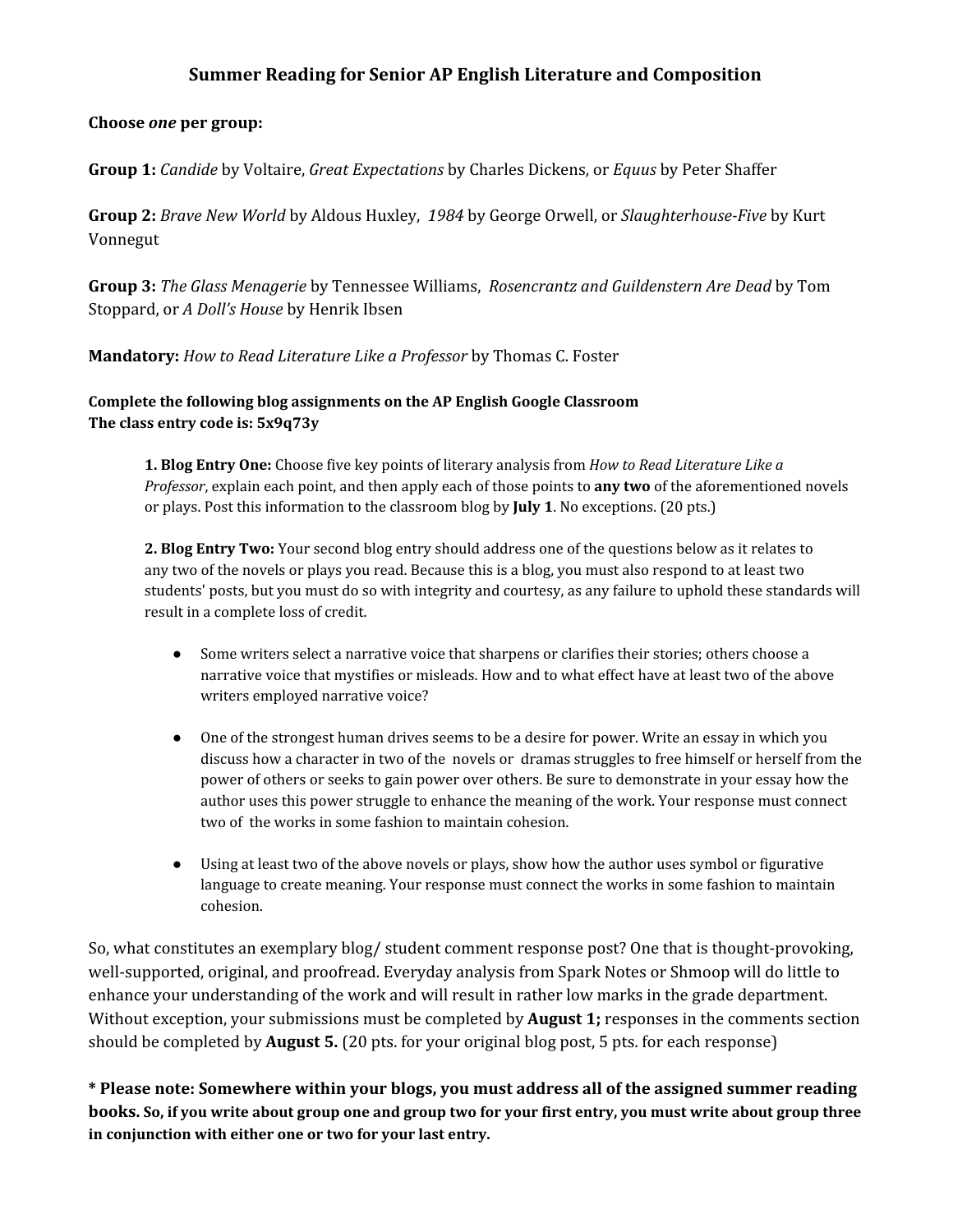## **Summer Reading for IB Senior English Information Sheet - Hamlet**

These information sheets over *Hamlet* will be due on the first day of school. I will be expecting neat, high quality work that demonstrates a competent, thorough understanding of the work. The assignment for your research paper is also included. I hope that you have a wonderful summer-I look forward to working with you next year! Mrs. Barnes

| <b>Hamlet by William Shakespeare</b>  |
|---------------------------------------|
| Date of initial publication: ________ |
|                                       |
|                                       |
|                                       |
|                                       |
|                                       |
|                                       |
|                                       |
|                                       |
|                                       |
|                                       |
|                                       |
|                                       |
|                                       |
|                                       |
|                                       |
|                                       |
|                                       |
|                                       |
|                                       |
|                                       |
|                                       |
|                                       |
|                                       |
|                                       |
|                                       |
|                                       |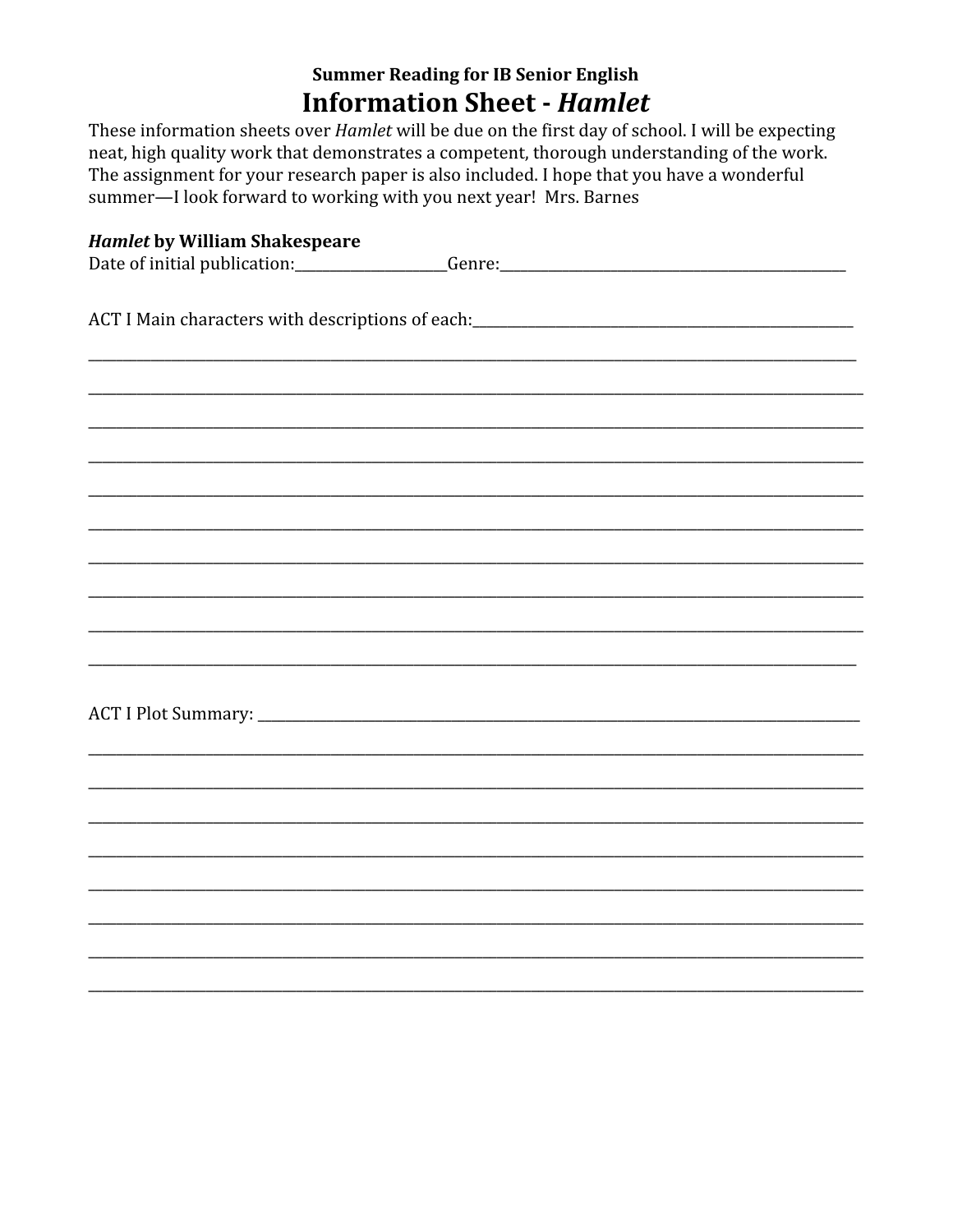| ACT II Main characters with descriptions of each (repetition of characters not necessary):  |
|---------------------------------------------------------------------------------------------|
|                                                                                             |
|                                                                                             |
|                                                                                             |
|                                                                                             |
|                                                                                             |
|                                                                                             |
|                                                                                             |
|                                                                                             |
|                                                                                             |
|                                                                                             |
|                                                                                             |
|                                                                                             |
|                                                                                             |
|                                                                                             |
|                                                                                             |
| ACT III Main characters with descriptions of each (repetition of characters not necessary): |
|                                                                                             |
|                                                                                             |
|                                                                                             |
|                                                                                             |
|                                                                                             |
|                                                                                             |
|                                                                                             |
|                                                                                             |
|                                                                                             |
|                                                                                             |
|                                                                                             |
|                                                                                             |
|                                                                                             |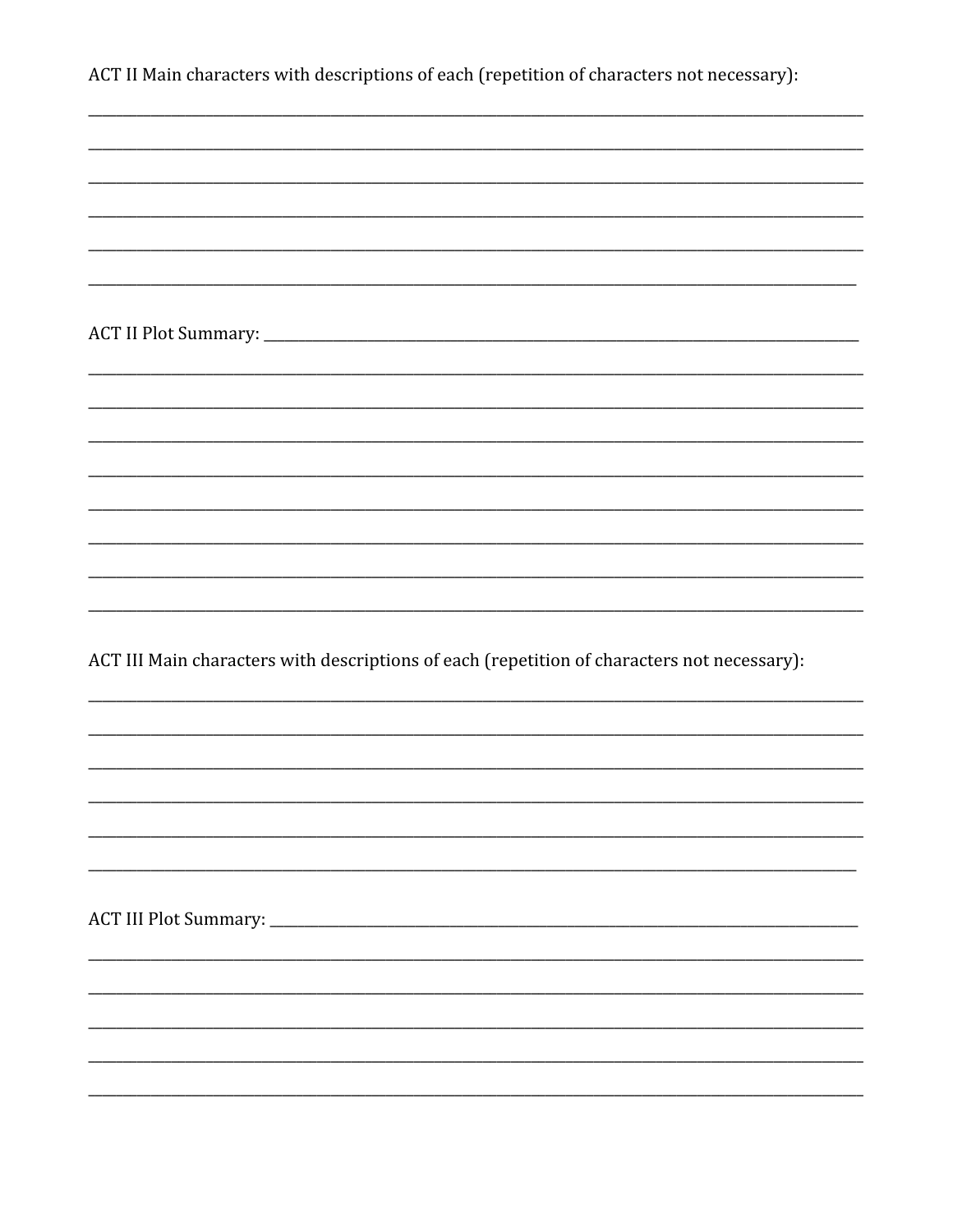| ACT IV Main characters with descriptions of each (repetition of characters not necessary): |  |
|--------------------------------------------------------------------------------------------|--|
|--------------------------------------------------------------------------------------------|--|

| Define the author's style: |  |  |
|----------------------------|--|--|
|                            |  |  |
|                            |  |  |
|                            |  |  |
|                            |  |  |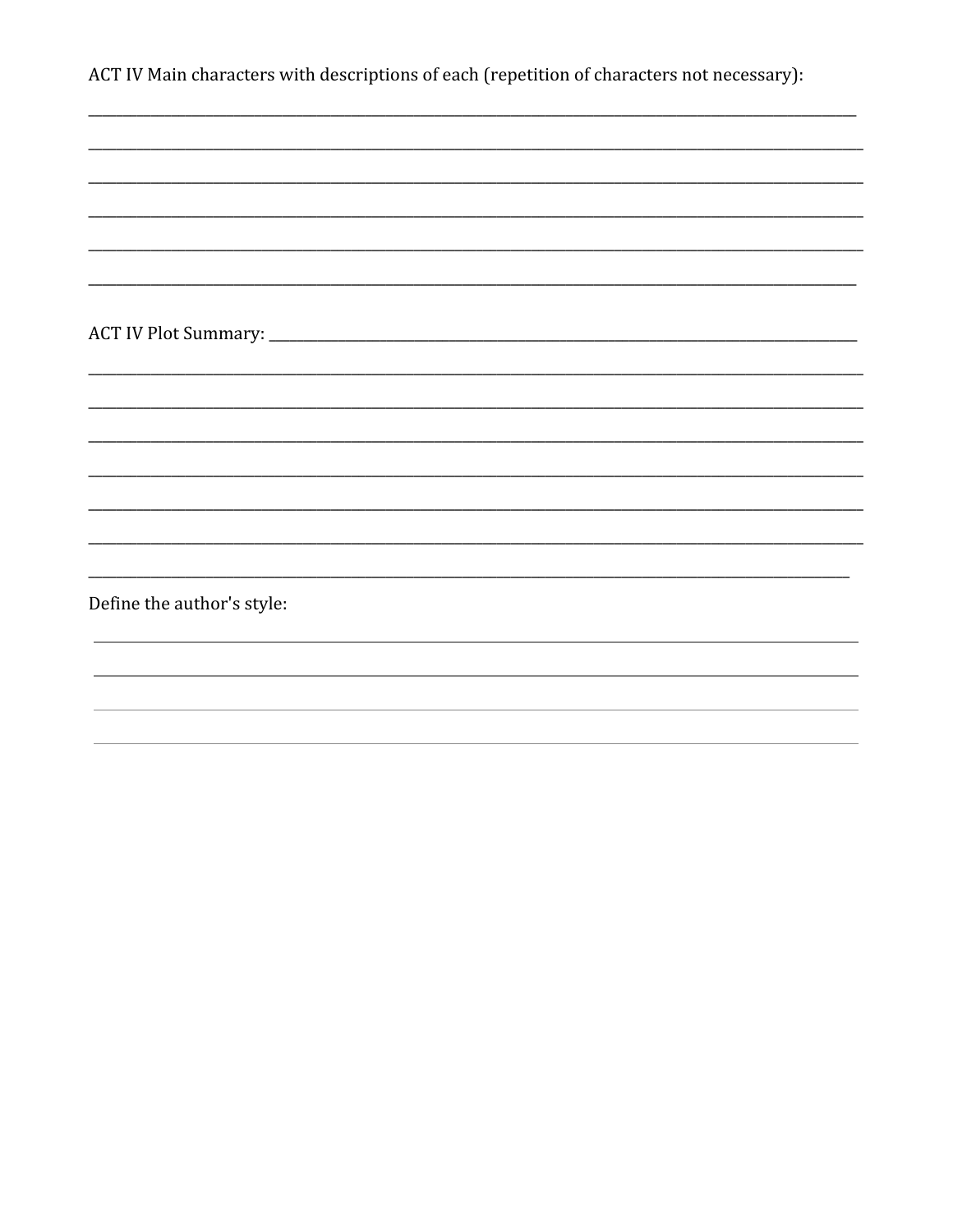Major literary devices used in *Hamlet* (Pay particular attention to symbol, imagery, irony, etc. and clearly articulate the effect(s) the device(s) had on the work):

**MAIN THEME:**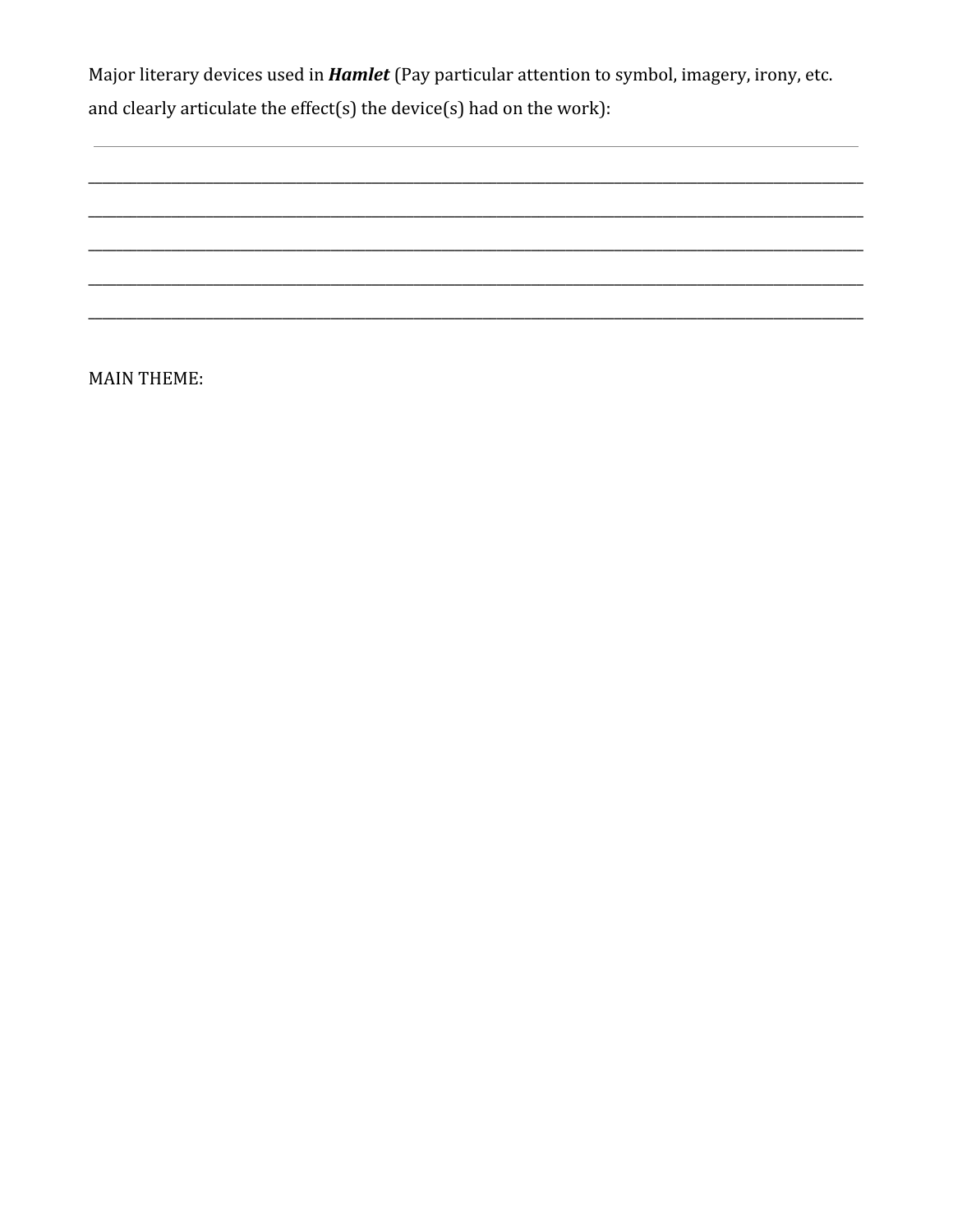# **Significant Quotes**

Directions: Choose two quotes from a different character from each of the acts from *Hamlet*. (Try to not repeat characters, but some repetition is okay.) Be sure to choose significant quotations and to explain the significance in context and to the drama as a whole. These quotes will be used in class.

| Act I A: Speaker: 1997-1998 |
|-----------------------------|
|                             |
|                             |
|                             |
| Quote:                      |
|                             |
|                             |
|                             |
|                             |
|                             |
|                             |
|                             |
|                             |
|                             |
|                             |
|                             |
| Page #:______               |
|                             |
|                             |
| Act I B: Speaker:           |
|                             |
|                             |
|                             |
| Quote:                      |
|                             |
|                             |
|                             |
|                             |
|                             |
|                             |
|                             |
|                             |
|                             |
|                             |
|                             |
|                             |
| Page #:_______              |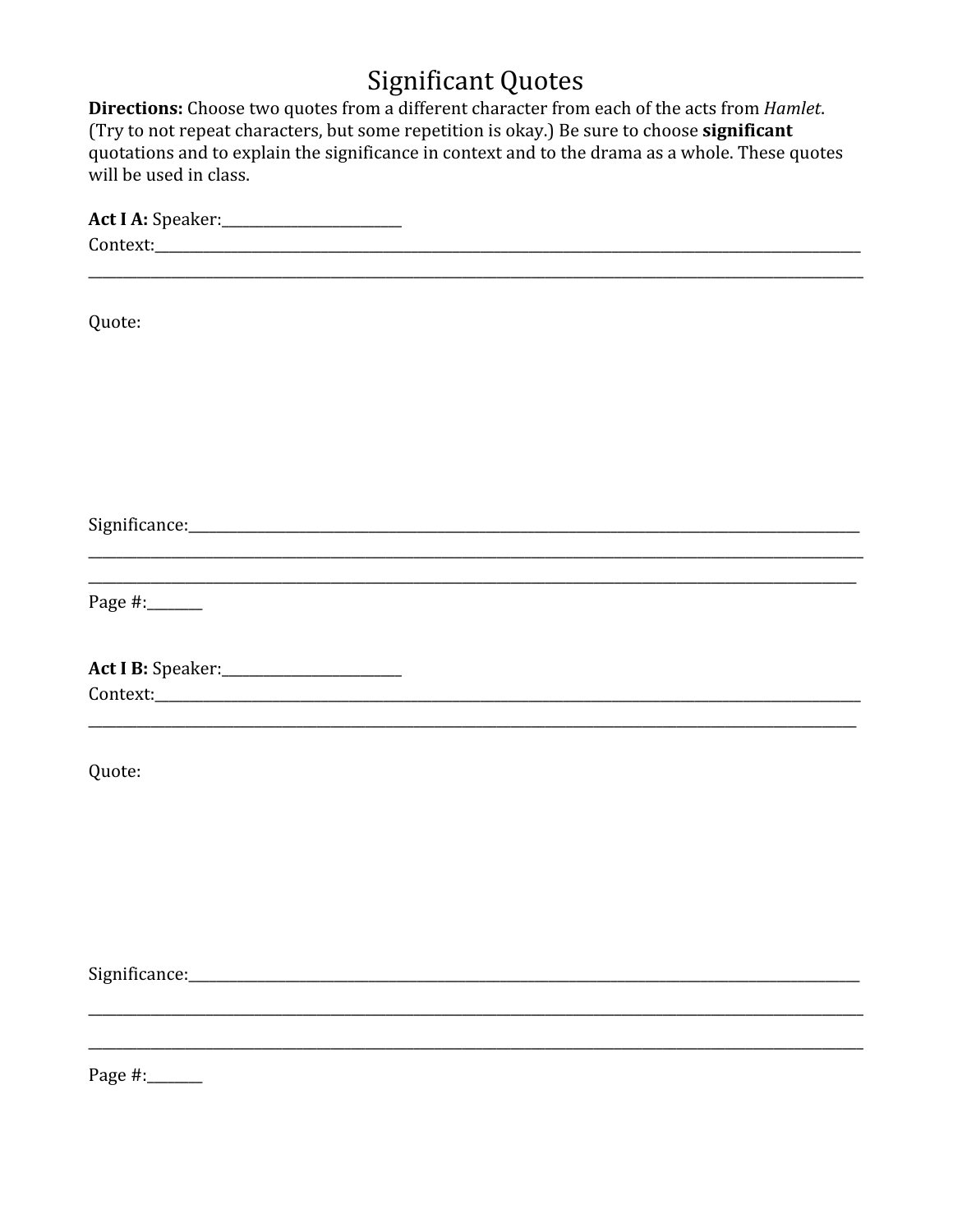Act 2 A: Speaker: \_\_\_\_\_\_\_\_\_\_\_\_\_\_\_\_\_\_\_\_\_\_\_ Quote: Page #:\_\_\_\_\_\_\_ Quote:

Page #:\_\_\_\_\_\_\_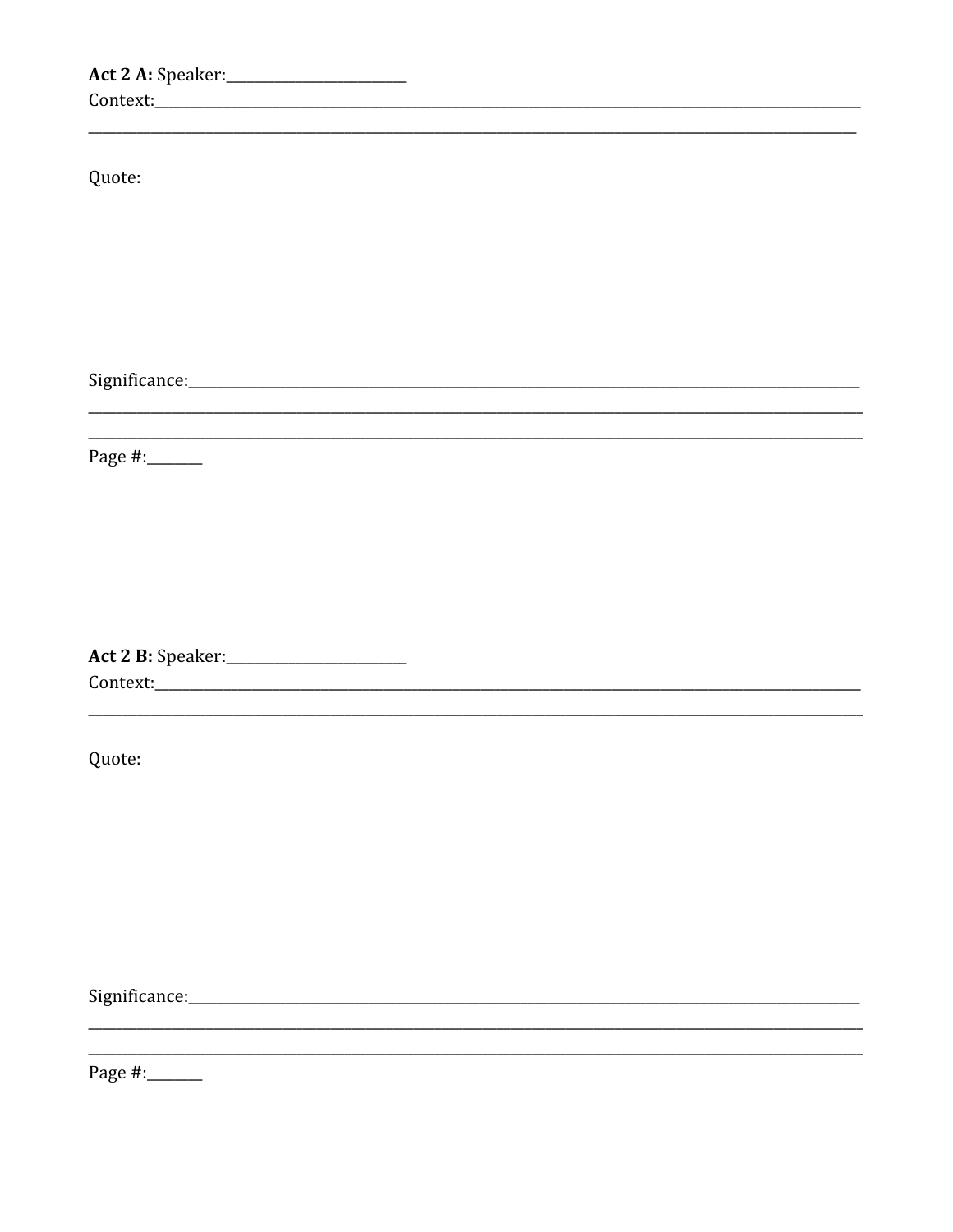| Quote:         |  |
|----------------|--|
|                |  |
|                |  |
|                |  |
|                |  |
|                |  |
|                |  |
|                |  |
|                |  |
|                |  |
|                |  |
|                |  |
|                |  |
|                |  |
|                |  |
| Page #:_______ |  |
|                |  |
|                |  |
|                |  |
|                |  |
|                |  |
|                |  |
|                |  |
|                |  |
|                |  |
| Quote:         |  |
|                |  |
|                |  |
|                |  |
|                |  |
|                |  |
|                |  |
|                |  |
|                |  |
|                |  |
|                |  |

Page #:\_\_\_\_\_\_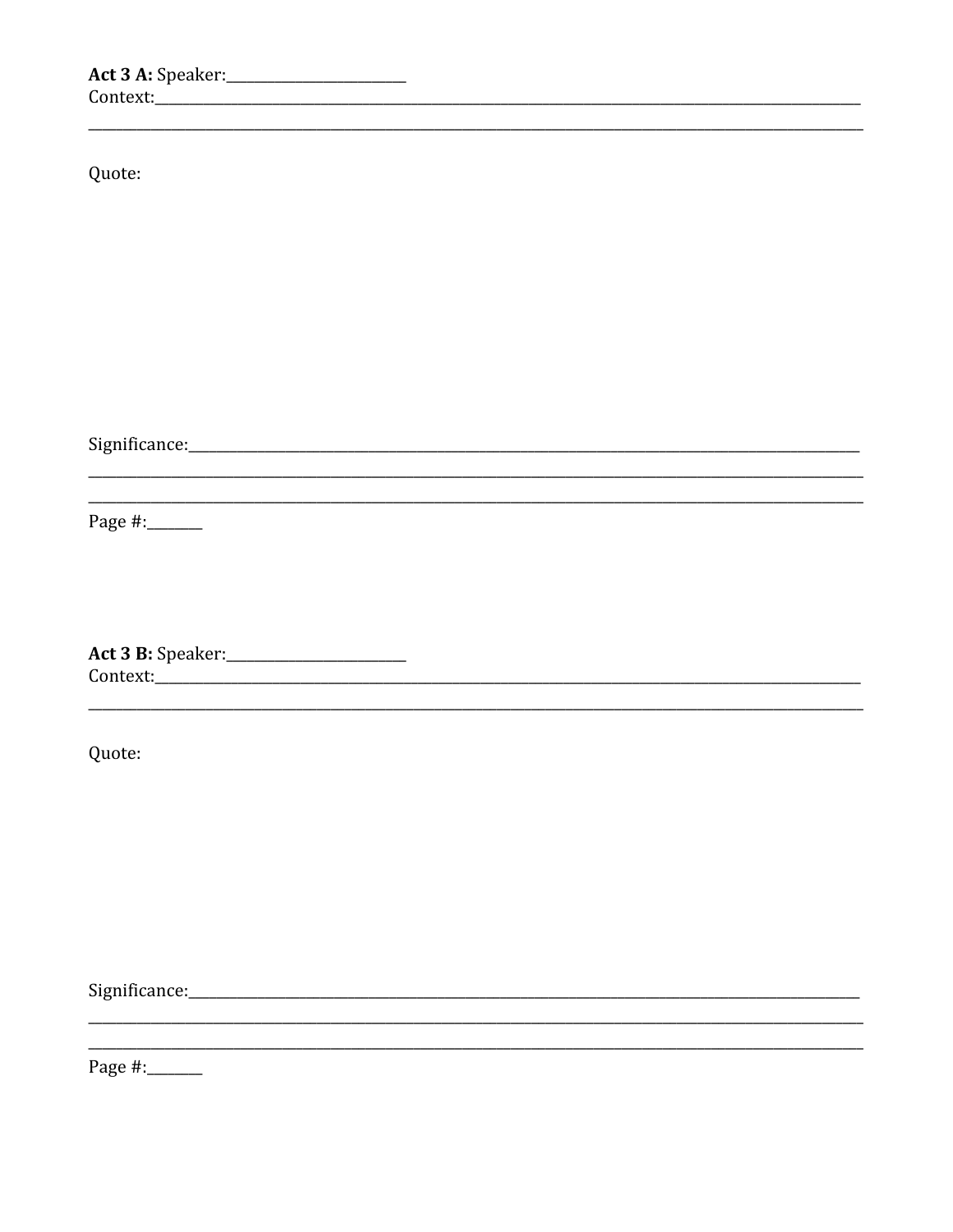| Quote:         |  |  |
|----------------|--|--|
|                |  |  |
|                |  |  |
|                |  |  |
|                |  |  |
|                |  |  |
|                |  |  |
|                |  |  |
| Page #:_______ |  |  |
|                |  |  |

Act 4 B: Speaker: \_\_\_\_\_\_\_\_\_\_\_\_\_\_\_\_\_\_\_\_\_\_\_ 

Quote:

Page #:\_\_\_\_\_\_\_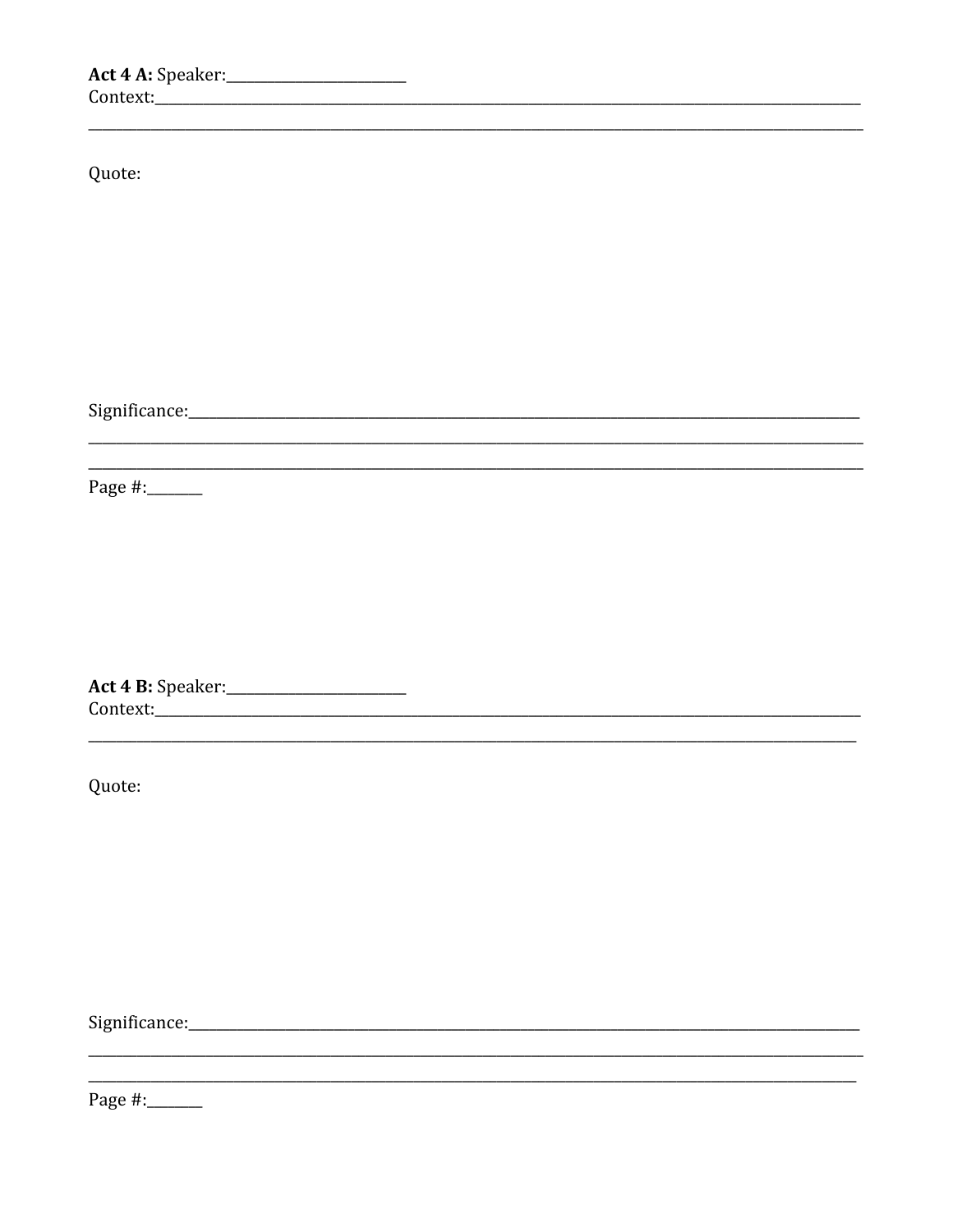| Quote:                                     |  |  |
|--------------------------------------------|--|--|
|                                            |  |  |
|                                            |  |  |
|                                            |  |  |
|                                            |  |  |
|                                            |  |  |
|                                            |  |  |
|                                            |  |  |
|                                            |  |  |
|                                            |  |  |
|                                            |  |  |
|                                            |  |  |
|                                            |  |  |
| Page #:______                              |  |  |
|                                            |  |  |
|                                            |  |  |
|                                            |  |  |
|                                            |  |  |
|                                            |  |  |
|                                            |  |  |
| Act 5 B: Speaker: ________________________ |  |  |
|                                            |  |  |
|                                            |  |  |
|                                            |  |  |
| Quote:                                     |  |  |
|                                            |  |  |
|                                            |  |  |
|                                            |  |  |
|                                            |  |  |
|                                            |  |  |
|                                            |  |  |
|                                            |  |  |
|                                            |  |  |
|                                            |  |  |
|                                            |  |  |
| Page #:_____                               |  |  |
|                                            |  |  |
|                                            |  |  |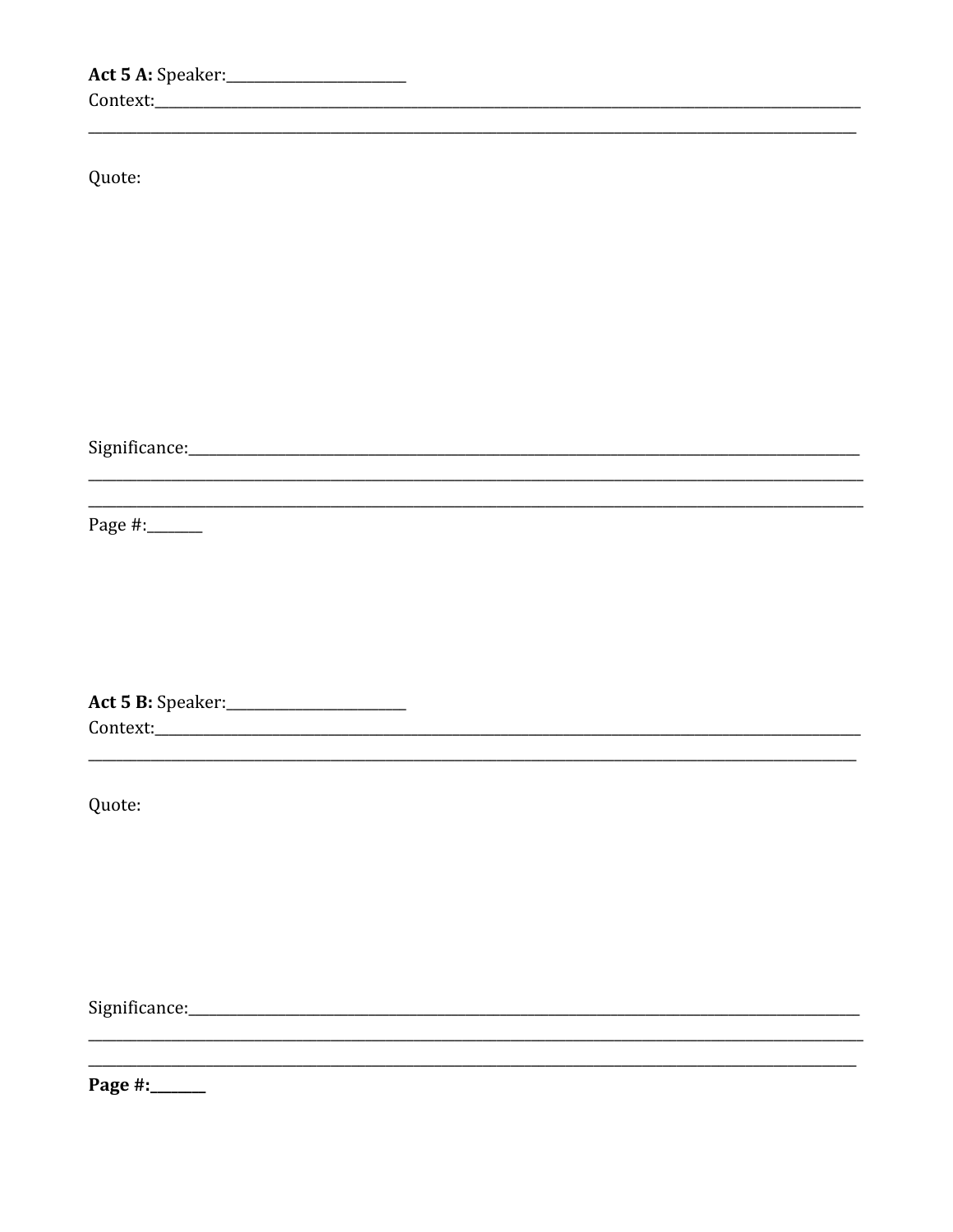## CONNECTIONS in/to *Hamlet*:

Describe any connection you find with the play. Respond in **complete, well-written paragraphs**. Write about text-to-self, text-to-text, and text-to-world connections.

- Focusing on text-to-self connections:
	- What does this story remind you of?
	- Can you relate to the characters in the story?
	- Does anything in this story remind you of anything in your own life?
- Focusing on text-to-text connections:
	- What does this remind you of in another book or play you have read?
	- How is this text similar to other things you have read?
	- How is this text different from other things you have read?
- Focusing on text-to-world connections:
	- What does this remind you of in the real world?
	- How are events in this story similar to things that happen in the real world?
	- How are events in this story different from things that happen in the real world?

TEXT-to-SELF connections in *Hamlet*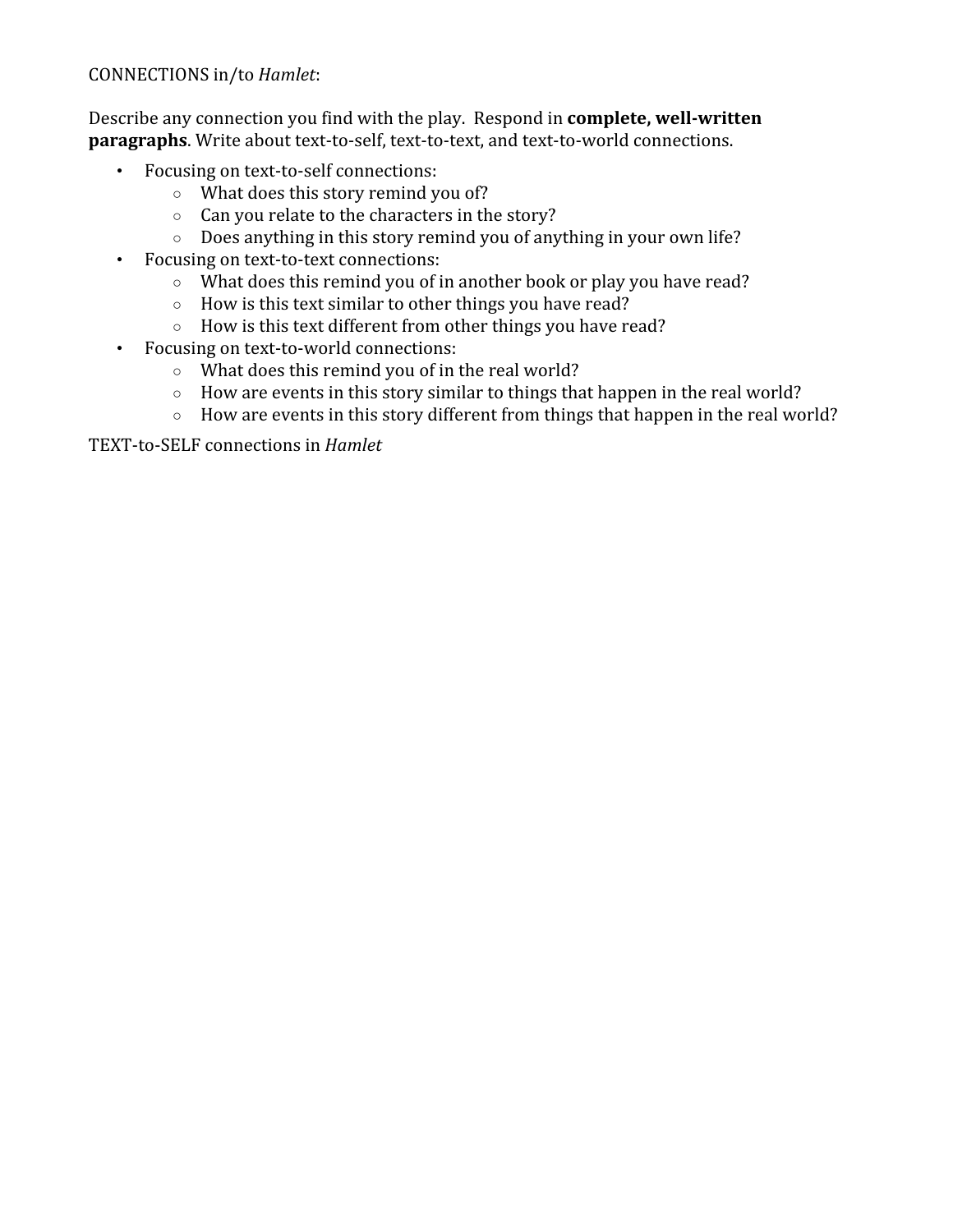TEXT-to-TEXT connections in *Hamlet*

Text-to-World connections in *Hamlet*